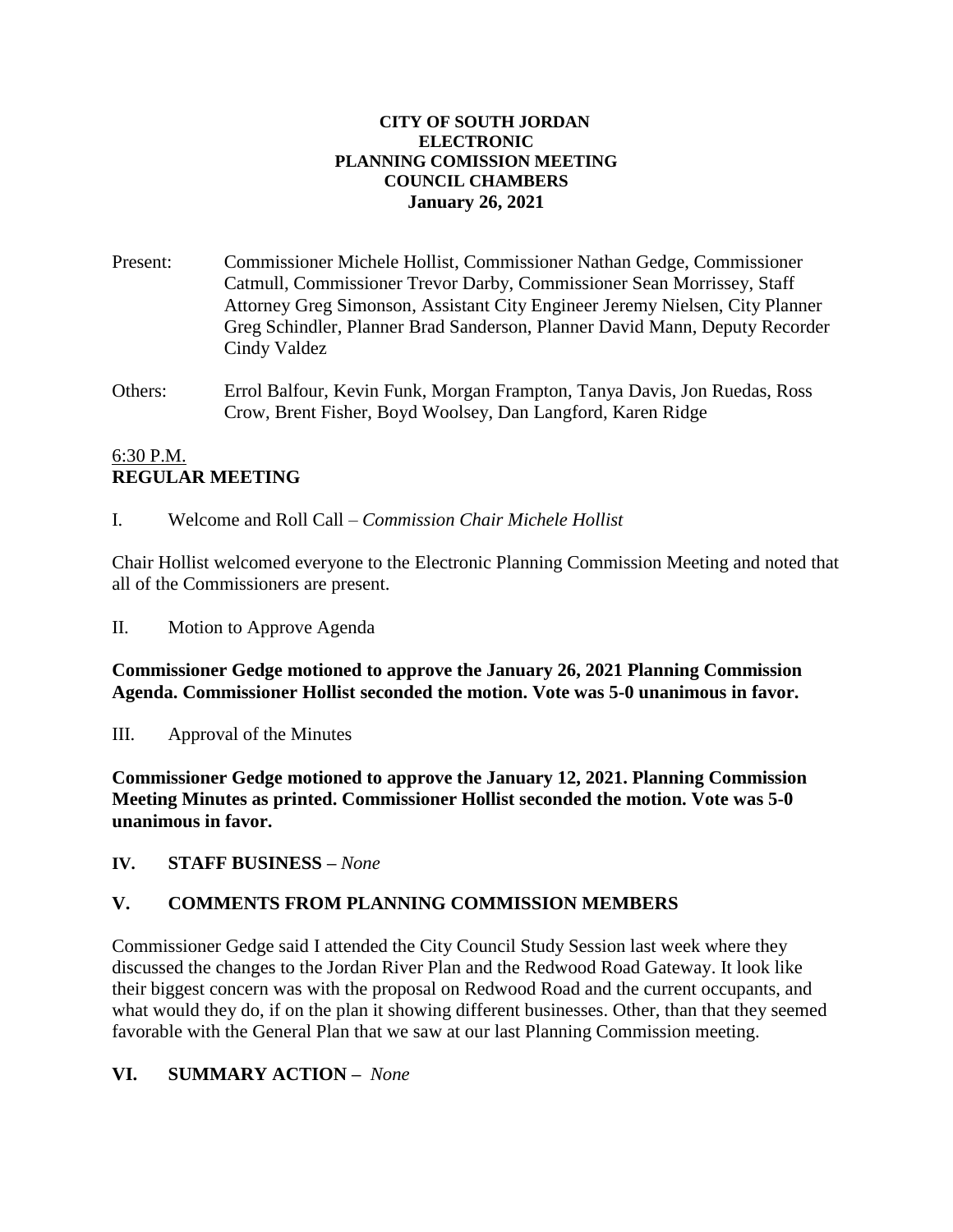**VII. ACTION –** *None*

#### **VIII. ADMINISTRATIVE PUBLIC HEARINGS –**

### **A. TENNEY SUBDIVISION LOT 2 AND BROOKLYN MEADOWS P.U.D. FIRST MAENDMENT - SUBDIVISION AMENDMENT**

| Location:  | 10520 South Brooklyn View Lane |
|------------|--------------------------------|
| File No:   | PLPLA202000364                 |
| Applicant: | Errol Balfour                  |

Planner Brad Sanderson reviewed background information on this item from the staff report. He said that there were some concerns from the residents that were sent by email, and those emails were provided to the Planning Commissioner's to view the concerns (See Attachment A, B, C, D)

Commissioner Gedge said on one of the comments made by a resident was that they were concerned about their view. I would like to confirm that if we did not approve this tonight, would there still be a home going in on the lot from an action we took last year?

Planner Sanderson said that is correct.

Chair Hollist said does the City offer any guidelines as to what type of fencing will exist between the driveways? The driveways appear to be slightly merged.

Planner Sanderson said there is no requirement for fencing between the driveways. In fact, it is prohibited to have any front yard fencing at all. I think the clear vision site area concern was on the lot to the south of the Tenney lot, and they have a fence that comes up to the corner, but there is no fencing allowed in the front.

Chair Hollist said I thought frontage requirements were 90ft. for some reason, is a cul-de-sac different?

Planner Sanderson said it is different with a cul-de-sac. Whenever you have a property line that diverges on a 20 degree angle, and that is what is typically on a cul-de-sac, and because there is a bend here, in those situations they are allowed to have a 50ft. frontage.

Assistant City Engineer Nielsen said we looked at the site lines from this driveway and we didn't see a concern from a visibility perspective. They have 200ft in each direction which puts you in the intersection to the south, or it puts you to the end of the cul-de-sac, so for access into, or out of the driveway, we didn't see that as a concern from the traffic engineering perspective.

Commissioner Gedge said could you talk about the advantages of having access off Brooklyn View Lane, compared to Temple View Drive. Do you have any numbers regarding that?

Assistant City Engineer Nielsen said it is better to funnel the traffic on to 10550 W. and access from that point, that way all of the cars are coming out of there on to Temple Drive, rather than creating a separate access from the house. It would be engineering's preference and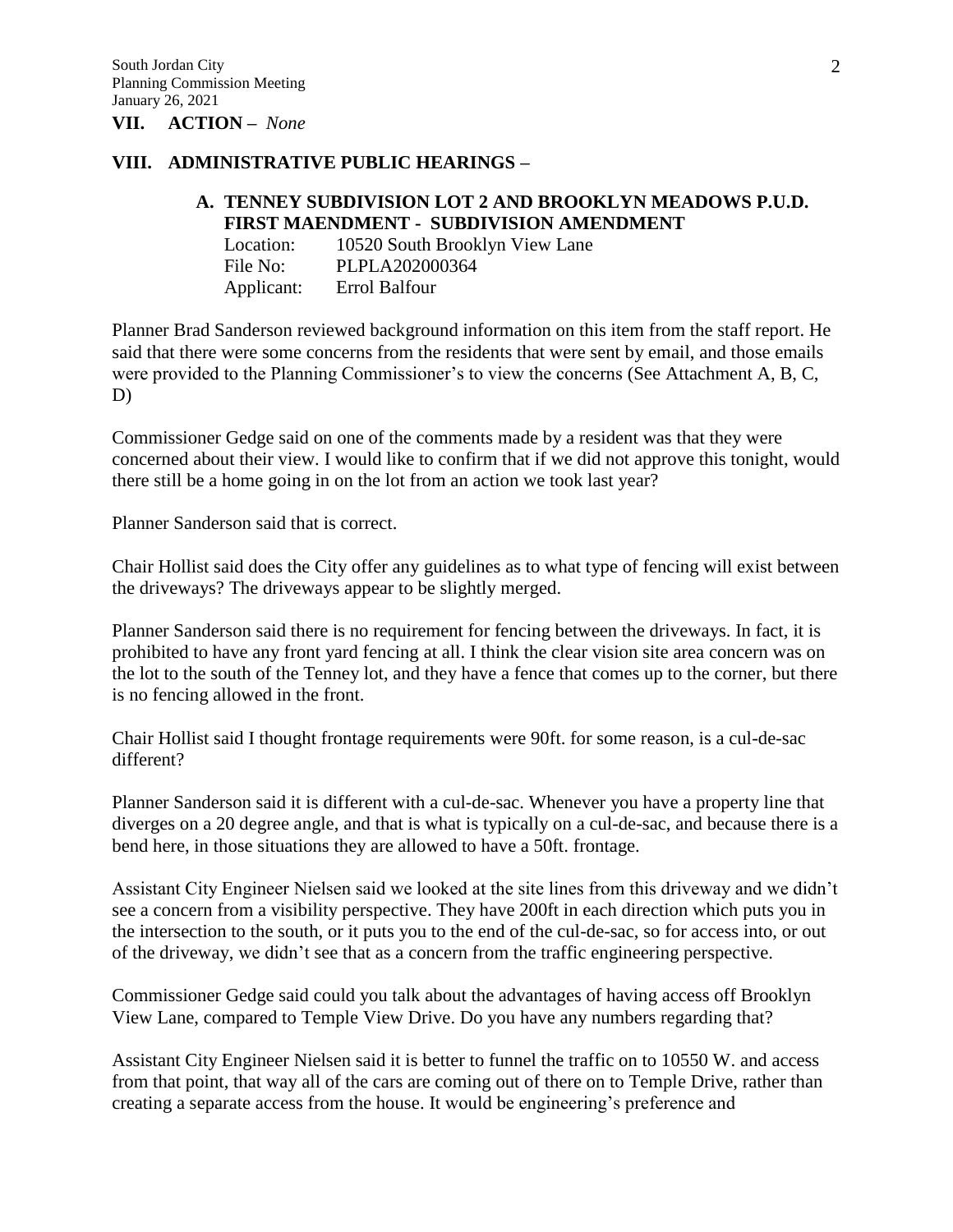recommendation to have it access off of that local street first, and then having it go on to a major collector street, and it would be a safer configuration for the driveway as well.

Commissioner Catmull said speaking of the site visibility from the driveway of lot 2, they would be coming in, as you are leaving that driveway. The west side would be the ones coming from the east side, and that would be clearly visible, so you would have additional visibility for people who may be a little blinded. They would get better visibility because they are already separated from the property, is that part of the assessment?

Assistant City Engineer Nielsen said that is the way we looked at it. When you are exiting the driveway you will look right, and you will be able to see all of the way to the intersection. The cars may be turning into that intersection, but they will have relatively low speed making that turn, so they will have adequate time to respond and make a decision whether they want to enter on to the highway, or not. In the other direction the vehicles will be approaching leaving the culde-sac, and from that driveway you can see the end of the cul-de-sac, so it would give them adequate time to enter the lane or not.

Commissioner Catmull said with this driveway on lot 2, will it change anything about street parking for the lot to the south?

Assistant City Engineer Nielsen said I don't think there are any parking restrictions now, and I don't see a need for parking restrictions in the future. Typically, we only restrict parking if it becomes a safety hazard.

**Errol Balfour, Applicant** – said the only thing that we would like to add is the requirement for the fence in the back of the lot. In the City Code 16.04.200, it says: If the lot is existing and the owners do not consent, a fence should not be required. We are bringing that up, so that we do not have that requirement for the masonry fence. We know that when we do put up a fence it will need to meet City Code, but because this lot is existing already it should fall under that requirement of "shall not require."

Commissioner Hollist said I thought the motion said that a fence was required, are you asking for that not to be included?

Mr. Errol said that is correct.

Planner Sanderson said we can look more into the City Code, but it was not directly in the motion. We can look more into this and have a discussion in the future with Mr. Balfour, but he is correct, this lot is existing, but it is existing with the frontage being on`1300 W. If we are amending this so it is facing the Brooklyn View Lane, it would put a little spin on how the code would be read. I would have to get with the Planning Director and the City Engineer and get their view on how that code is read. I don't know that we have to have that requirement now as it is, but I will have that conversation with those individuals.

Assistant Attorney Simonson said from a legal perspective you cannot have a double access on a lot, and it is my understanding that the purpose of the fence, and the requirement to move the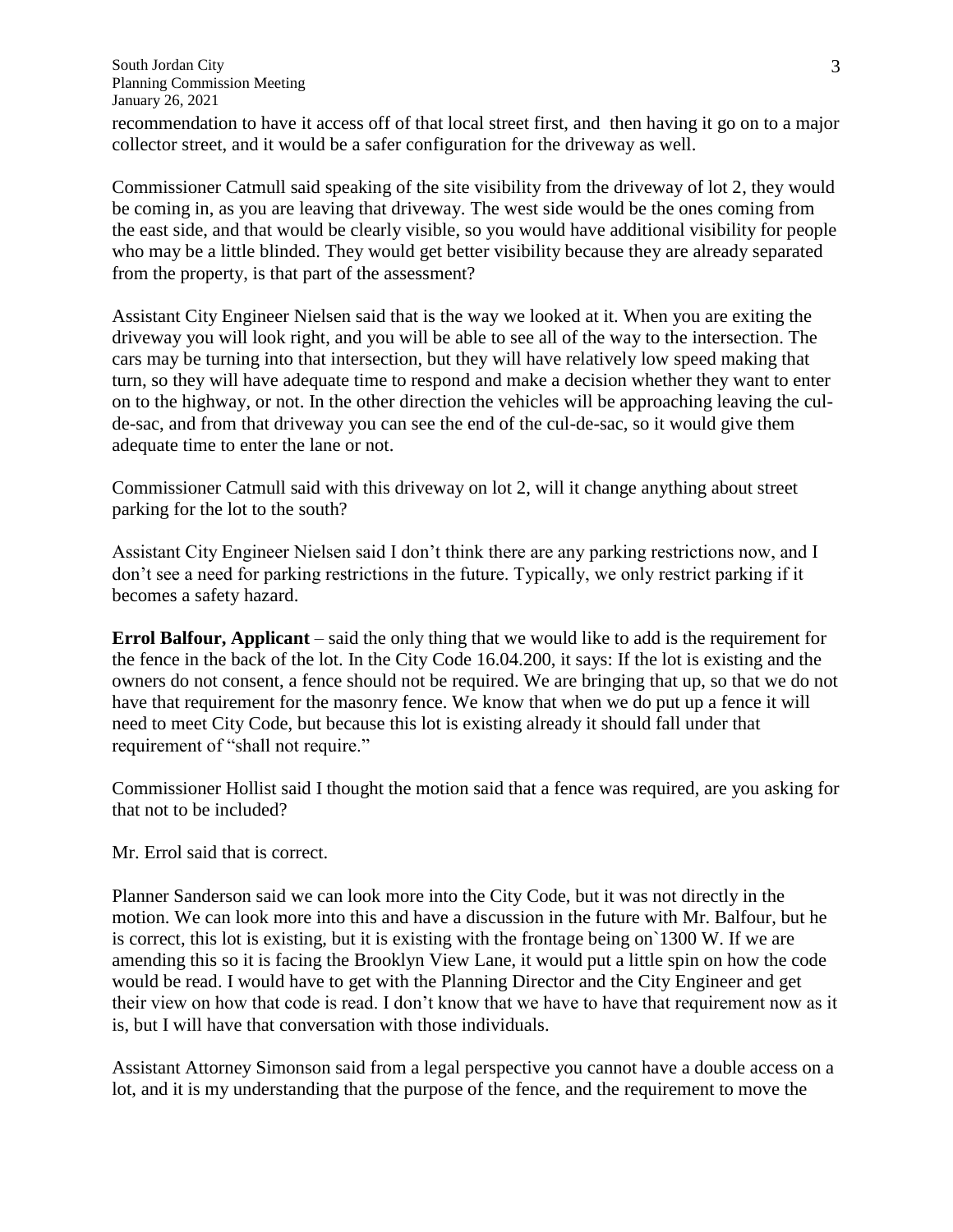driveway was to insure that there will not be double access on the lot. I don't know if the requirement of a fence is required under the City Code. This is one of those things where this lot is going to be around for many years, so the most important thing is that it is made clear, that the access is going to be from the Brooklyn View road, and not from Temple View. If Planner Sanderson is unclear if the fence is required, or not, this is an existing lot, so if we can accomplish not having a double lot without a fence that would be up to the Planning Department.

Commissioner Hollist said there is going to be some discussion on this tonight, would you be agreeable to a different kind of fence?

Mr. Balfour said to be clear. We are not asking if the driveway access remains, so I don't think a different type of fencing would meet the City Code. When we are ready to put in the fencing, we are fine with meeting the City Code with a masonry fence. We would just like the option to put in the fence when we are ready. We have talked about bonding for a fence, but we don't want to have to put out the money on the bond if we don't have to. It is not that we don't want a fence, because we have young kids, we would just like to put it in on our timeline. In light of the code, we feel that we should not be held to that requirement.

Planner Sanderson said I would rather have a conversation with Steve Schaefermeyer, since he is the one that interprets the code, and make sure he reads it the same way.

Assistant Attorney Simonson said I agree with Mr. Sanderson that Mr. Shaefermeyer is the interpreter of the code for the Planning Department, but we have the code in front of us, and the Planning Commission has the right to look at that code and determine what the definition of that code is. I will be honest with you, when I read the code I think Mr. Balfour has a good point. It does appear that Tenney is an existing subdivision, so it may be difficult to require it under the code. Perhaps Mr. Balfour would be agreeable to a time frame to put up the fencing, and it is made clear that there cannot be double access. That is something that would need to be discussed with him.

Chair Hollist said how much latitude do we have regarding a time limit, and does something need to be added to insure this takes place?

Assistant Attorney Simonson said I think that as long as it is stated for the record, it would be sufficient. As I look at the code it is requiring fencing on a new development, not an existing one. He is joining with an existing development, and we are here tonight for a subdivision amendment. I don't know that you want to require it, but it might be better to put a time frame, rather than leaving it open ended.

Commissioner Morrissey said I think we should ask Mr. Balfour his thoughts about adding a timeline for putting in the fencing before we start the Public Hearing.

Mr. Balfour said we are amenable to a timeline. We would prefer that the timeline start after the completion of the home. We would prefer that the construction enter on the 1300 W neighborhood, so we wouldn't want to put up a fence before that, but if there is going to be a timeline, we would like it from the completion of the home, not the approval.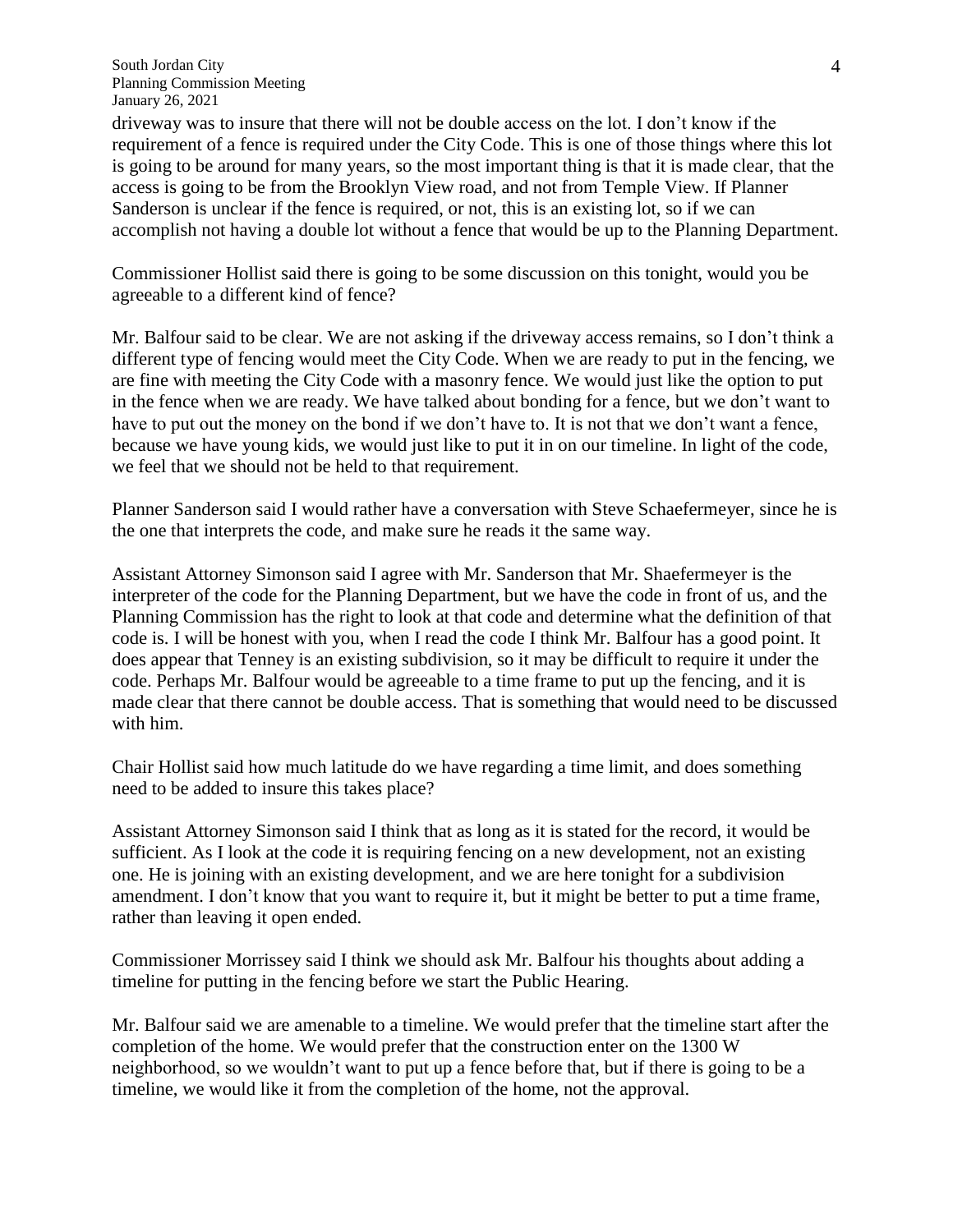Commissioner Hollist said when do you anticipate building this home?

Mr. Balfour said we are waiting for the complete financing, so based on the approval we can go back to the bank and they can do the appraisal based on a combined lot, so ideally we would like to start in the next couple months.

Commissioner Hollist said Mr. Balfour would you be ok if we added putting in the fence 12 months after construction?

Mr. Balfour said when I initially spoke with Planner Sanderson we talked about a bond in 12 months. The reason we want it as it is written, is because of the uncertainty of what finances are going to look like after we complete the house. We eventually want a fence, but we are looking at about 24 months after the house is completed. We don't want to be locked into something in 12 months that could potentially be a hardship and we wouldn't be able to keep that requirement.

Commissioner Morrissey said I think a 24 month agreement is a great solution for tying up those loose ends. I think if after the motion we added an agreement for the fence to be up within 24 months after the home is built, that would be sufficient.

Assistant Attorney Simonson said at the end of construction they will receive some kind of permission for occupancy after the final inspection, so it would be for whatever time was agreed upon after the final inspection.

Commissioner Catmull said what part of the code give us the authority to put a time frame on this?

Assistant Attorney Simonson said that is a great question. I would say given the wording in the statute, if the wording is not clear, it would be interpreted in favor of the applicant. If we were going to be disputing this, the applicant is in a pretty good position. The applicant has expressed his willingness to put up the fence within a certain timeframe, so I don't think you want to put it down as something we are requiring, but it is an agreement. We are requiring that there will be no access from the back of the house, so this is not like a legal stumbling block if the applicant is agreeing to it.

Chair Hollist opened the Public Hearing to comments.

**Kevin Funk, South Jordan** – said I would like to state for the record that I am in favor of the Balfour's being able to build on the Tenney Subdivision Lot 2 facing Brooklyn View Lane. I think it would be a great addition to the neighborhood. I think there are a few things that the Commission ought to consider in addition to the things that have been brought up already. I has been mentioned that there are CC&R's associated with the Brooklyn Meadows Subdivision. The subdivision is a planned unit development, and the CC&R's are a conjoined with the PUD, so I wonder if there would be a better option in including this home to the PUD itself, rather than amending the subdivision without amending the PUD in the CC&R's. I bring that up because I am concerned that the City may end up amending the lot divisions on a map, but ignoring that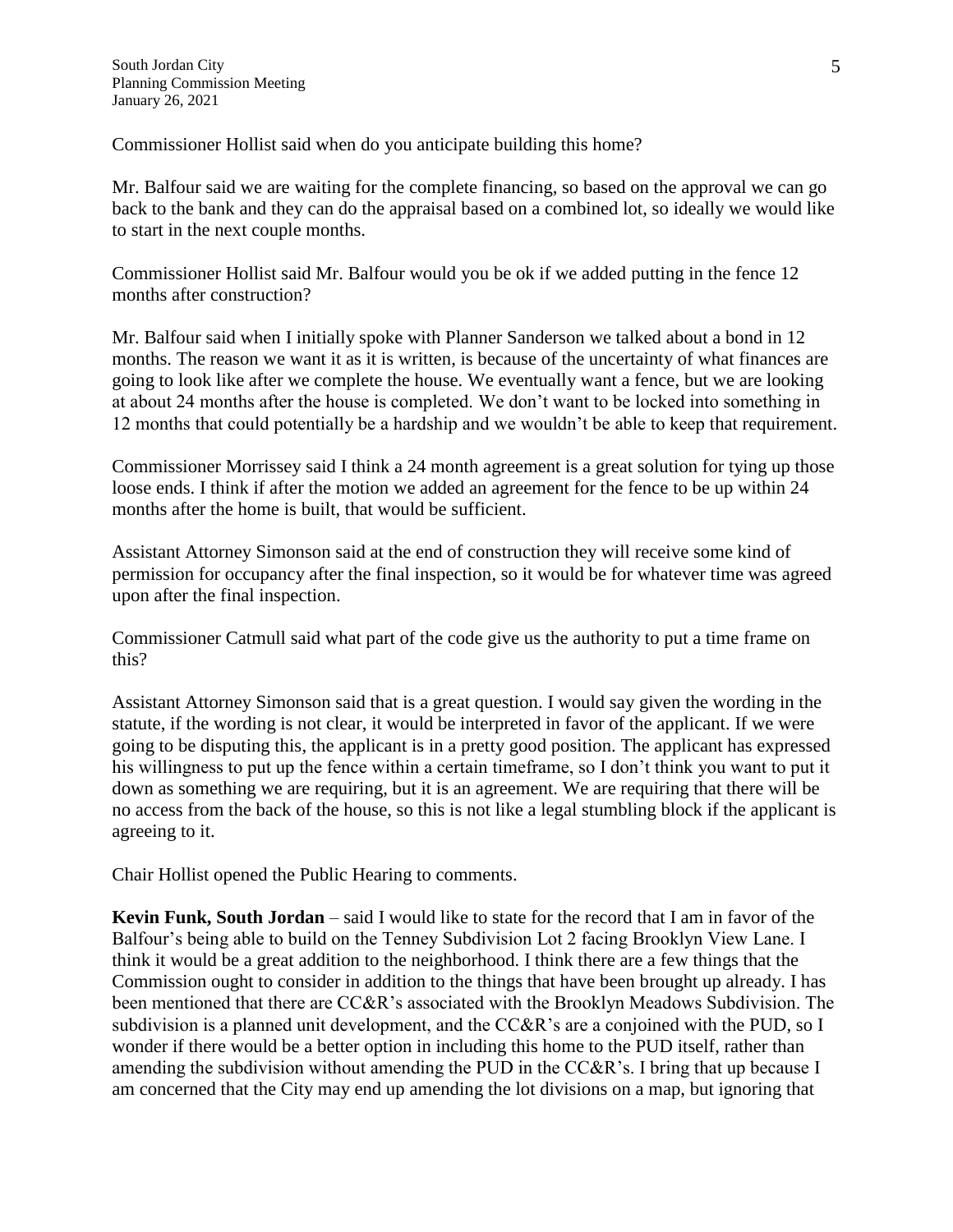there are other binding contracts that would prohibit that, unless there are other voting rights that have taken place with those CC&R's. I am in favor of this, but I would like to recognize that there is more than one group that needs approval in order for this to happen. I am concerned that we could create more confusion, than benefit, if the City is approving the change of property lines without getting the approval necessary through the CC&R's, or the PUD.

Chair Hollist closed the Public Hearing.

Chair Hollist said Mr. Simonsen will you take a minute to address the issues that have been raised.

Assistant City Attorney Simonson said with CC&R's whether they are in a PUD, or any other type of subdivision they are private covenants between the property owners, so they are in the nature of a contract. I have not reviewed the CC&FR's, but Mr. Funk may be entirely correct that there are requirements that need to be taken by the subdivision. If there is an approval tonight, it was just indicated that they have met City requirements, and that is all we are being asked to rule upon tonight. I think you are clear to approve, or deny, because the applicant has met the City requirement, so what they do with their private covenants is up to them. There are many good reasons that City's do not involve themselves in private covenants.

Commissioner Catmull said I am not inclined to have the fence requirement from what I am reading in the code.

Commissioner Gedge said I agree, I don't know that we should be adding a fence or a timeline.

Commissioner Hollist said looking at the code and what Mr. Balfour has read to us, I don't know that it is outside of our rights to enforce a fence. It is a lot and they are asking for one amendment to the other, and adding to the lot, so it is inherently changing. I have to admit if the applicant is willing to agree to a 24 month timeline, I am inclined to be very flexible. I am ok with that if all the parties are in agreement.

Commissioner Morrissey said I believe that I share the similar sentiments as you do, as far as if the applicant is willing to agree. I am ok moving forward with a motion based on his willingness, but before that willingness was expressed, I was a little apprehensive including that in our motion, but I am ok with it based on what the applicant has said tonight.

**Commissioner Gedge motioned to approve the Tenney subdivision and Brooklyn Meadows P.U.D. First Amendment, file number PLPLA202000364 as proposed. Commissioner Hollist seconded the motion. Roll Call Vote was 4-1 unanimous in favor.** 

#### **B. DAYBREAK VILLAGE 10 NORTH PLAT 4 PRELIMINARY SUBDIVISION**

Location: Generally Southwest of 5600 W. and 10200 S. Fi No: PLPP202000367 Applicant: Daybreak Communities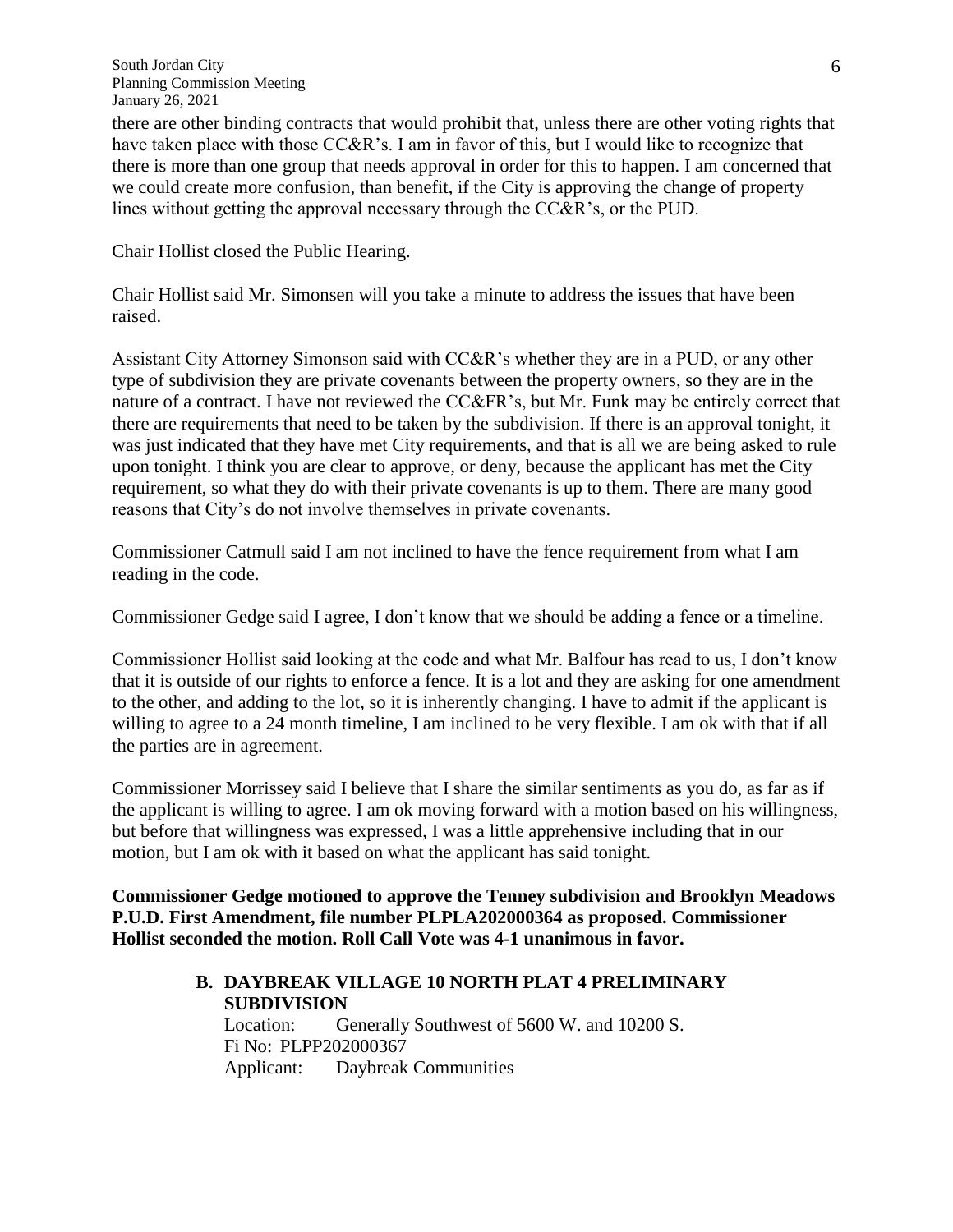**Gary Langston, Daybreak Communities** – said really what we are looking to do is put a subdivision in place for this piece of property so a deal can be put together. At the time this plat was conceived we had someone that was doing some due diligence on the property, and they have since selected to go with someone else due to some utility conflicts and some other things. What this really allows us to do is put the frame work in place for the future. We are creating the "P" lots to finish up with what was started many years ago with the Bingham Creek area, and then there are the two "C" lots, and really C101 is the only one that is developable, and C102 could potentially have a road on it, but it falls within Bingham Creek and has some environmental restrictions as well.

Chair Hollist opened the Public Hearing to comments. There was none. She closed the Public Hearing.

### **Commissioner Gedge motioned to approve File No. PLPP2010900367 subject to the following:**

**1. That all South Jordan City requirements are met prior to recording the plat. Commissioner Hollist seconded the motion. Roll Call Vote was 5-0 unanimous is favor.**

# **C. DAYBREAK WATERCOURSE PLAT PRELIMINARY SUBDIVISION**

| Location:  | Generally West of Prosperity Road between Copperhawk Dr.<br>$(11000 S.)$ and Lake Avenue $(11550 S.)$ |
|------------|-------------------------------------------------------------------------------------------------------|
| File No:   | PLPP202000350                                                                                         |
| Applicant: | Daybreak Communities                                                                                  |

Planner Greg Schindler reviewed background information on this item from the staff report.

**Gary Langston, Daybreak Communities** – said this is our subdivision plat that allows us to put the framework in place, and to ultimately be able to transfer the water course over to the Home Owners Association. This is a public amenity and it will not be managed by the City of South Jordan. As you can see on the very bottom of the screen we have lot P-108, that would probably be the only section in the future that would require a site plan. We intend to build recreation center, or clubhouse, a facility of some sort that will sit on that particular parcel. The remaining park lots will be a combination of landscaping and water. They will all have elements where people can access the water, and locations where they wouldn't have direct access. There are also a variety of bridges that are part of the infrastructure where cars will be able to drive over the top, and some cases it will allow for watercraft to move beneath the bridges as well. There are a small variety of bridges that will not go from one side to the other.

Chair Hollist opened the Public Hearing to comments.

**Josh Gross, South Jordan** - said I thought I could kayak from one end of the water course to the other, and I thought Mr. Langston said they are separated and I would not be able to do that. I would like some clarification.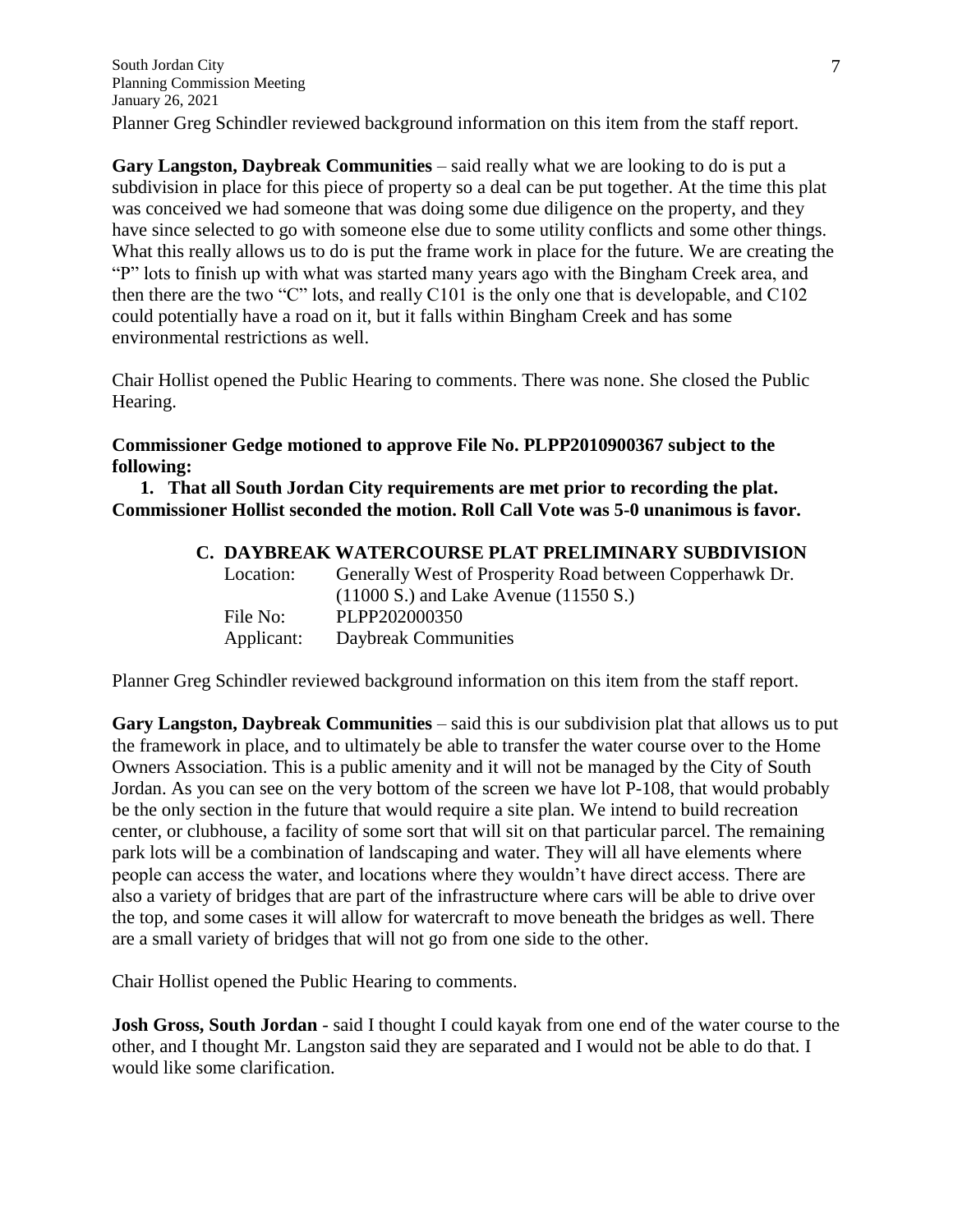**Ross Crow, South Jordan** – said I talked to Planner Schindler, and Attorney Simonson earlier today regarding the parcel on the northwest corner of South Jordan Parkway, and Prosperity, so I would like to know if one of them could speak to the density plan or vision for that parcel. I would also like to know what solutions the developers have for water flow, and cleanliness, so we don't have the same issues here that we have seen at the big lake.

Chair Hollist closed the Public Hearing.

Chair Hollist said there was a question about connectivity, so can staff address that.

Mr. Langston said generally speaking, you can kayak for most of it, especially going north and south. There are a couple of portions that will have culverts underneath the road that allow for the water features that do exist, but you won't be able to kayak to those locations. The reason for that is, this is a water amenity that also serves as a storage pond, so in a rainy or flood condition it will raise a little bit, and drop down in time. There are larger vehicle bridges that will make their way north and south, and we have (8) culvert bridges, and some of those are larger and will allow a kayakers to go underneath. We are intending in the future to have a small buffy boat to have its way around the lake, and the kayakers will be able to go underneath, but the buffy boat will not.

Chair Hollist said Mr. Langston there was a question about the northwest corner, are you in a position to share what type of business plans you have for that area?

Mr. Langston said I spoke to Mr. Crow a little earlier this evening and shared some of my thoughts with him, but the parcel he is referring to is one that is at the northwest corner of South Jordan Parkway and Prosperity, it is on the eastside of lot P-106. The question is, what kind of construction can occur on that piece of ground, and we have a few different concepts of what it could look like. We will likely have townhomes along South Jordan Parkway, which is really just a continuation of it anyway. As you move your way north it goes to a little larger lot, and then what we call a small lot and those home would be very similar to what is across the street. We are actively working on our Village 9 plans right now, and at some point we will bring back another subdivision

Chair Hollist said what can you tell us about water flow, cleanliness, and how that will be maintained?

Mr. Langston said when we started this process we engaged a variety of experts in the area of water, whether it be water or lakes and rivers. The idea here is that we will use the same water here for the water course, it comes from Utah Lake canals, and within the system itself there will be a variety of circulation systems, as well as aeration of water. In this particular situation, I think it is even better than Oqquirh Lake, because we have the ability to add storm water to it. We will also use the water for irrigation around the landscaping that surrounds the water itself. If my memory serves me correctly, we were circulation the water every few hours, with the volume of water there. All so the water comes from the Daybreak Water Company, and part of that system will have a flocculation system where we settle out the dissolved solvents in our search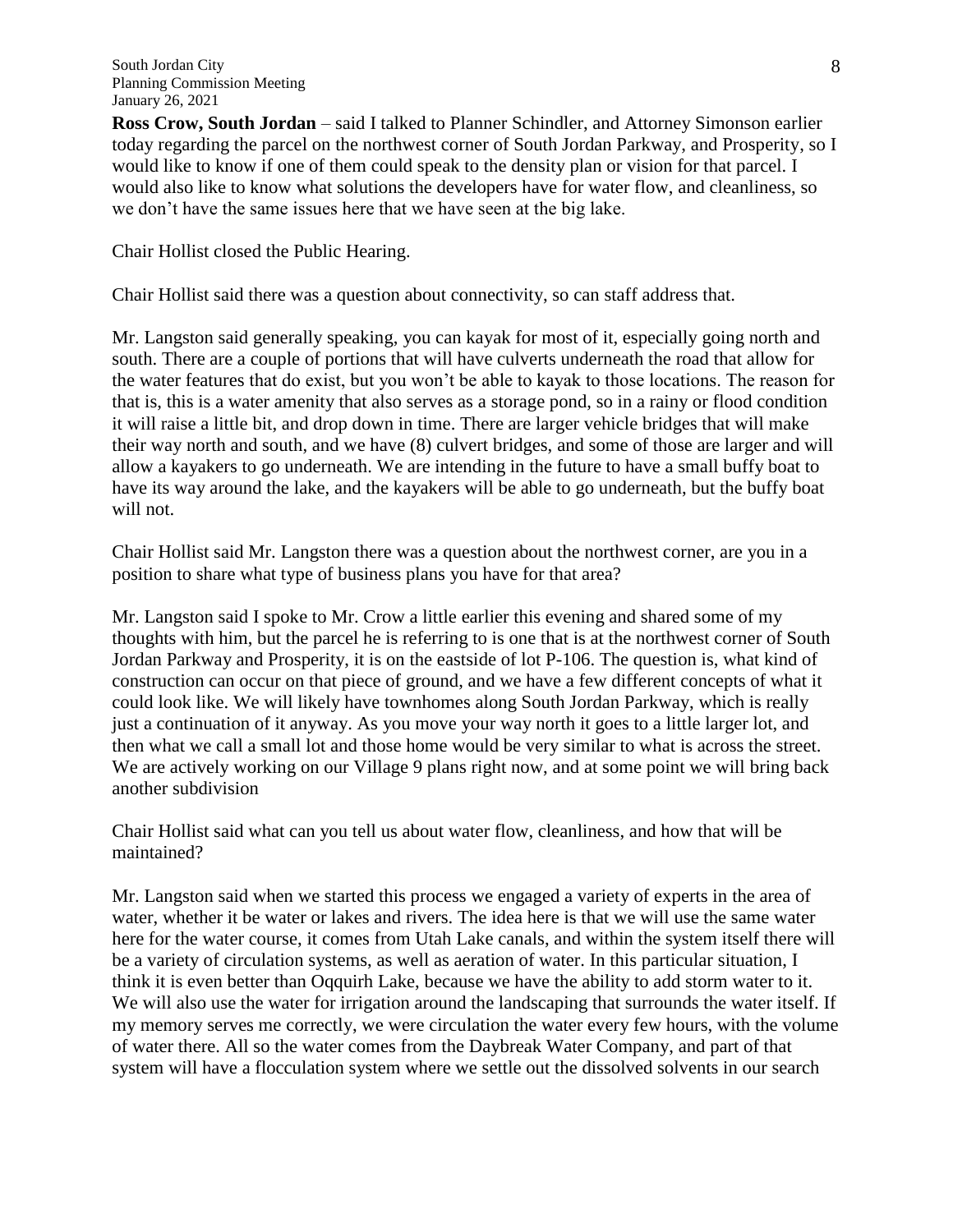pond, which is up near the Daybreak Commerce Park. If there are any other question from the residents, they can call and talk to me about it, and I can share more details with them.

### **Commissioner Gedge motioned to approve Project No. PLPP202000350 subject to the following:**

**1. That all South Jordan City requirements are met prior to recording the plat. Commissioner Hollist seconded the motion. Roll. Call Vote was 5-0 unanimous in favor.**

### **D. DING TEA, CONDITIONAL USE PERMIT**

| Location:  | 10382 S. Redwood Rd |
|------------|---------------------|
| File No:   | PLCUP202100015      |
| Applicant: | Hieu Nguyen         |

Planner Schindler reviewed background information on this item from the staff report.

Chair Hollist said based on their square footage, how many parking stalls are required for this use?

Planner Schindler said it would be (1) stall for every 100ft, or (1) stall for every (4) seats.

Commissioner Gedge said I would like to make sure because this is a conditional use permit that if we approve this for a restaurant, that it would float any subsequent owner's leases of this space. I would also like to know if the next door owner (FIZZ) is operating their business under a conditional use permit, and are we setting this up for conflict if down the road a Sodalicious, or Swig want to go in next door to a (FIZZ).

Planner Schindler said the conditional use permit runs with the land, and the property for this suite. If the same type use wants to go in here some other time that conditional use will already be in place. The owner next door (FIZZ) is also running under a conditional use permit. However, they were not the original applicant, but ever since that place opened for business about 20 years ago, it is has been a restaurant of various types. Regarding the conflict question, there are business that build next to each other all of the time, and we cannot tell someone they can't build a building next to a competitor, we don't get involved in that.

Commissioner Gedge said I am assuming the business were notified about tonight's meeting?

City Planner Schindler said the property owners were notified, so if business owners do not own the building, they would not have been noticed. Also, the adjacent property owner within 300 ft. were notified.

**Hieu Nguyen, Applicant** – said I really don't have anything more to add, but I would like to thank staff for allowing this application to be heard at this meeting.

Chair Hollist opened the Public Hearing to comments. There was none. She closed the Public Hearing.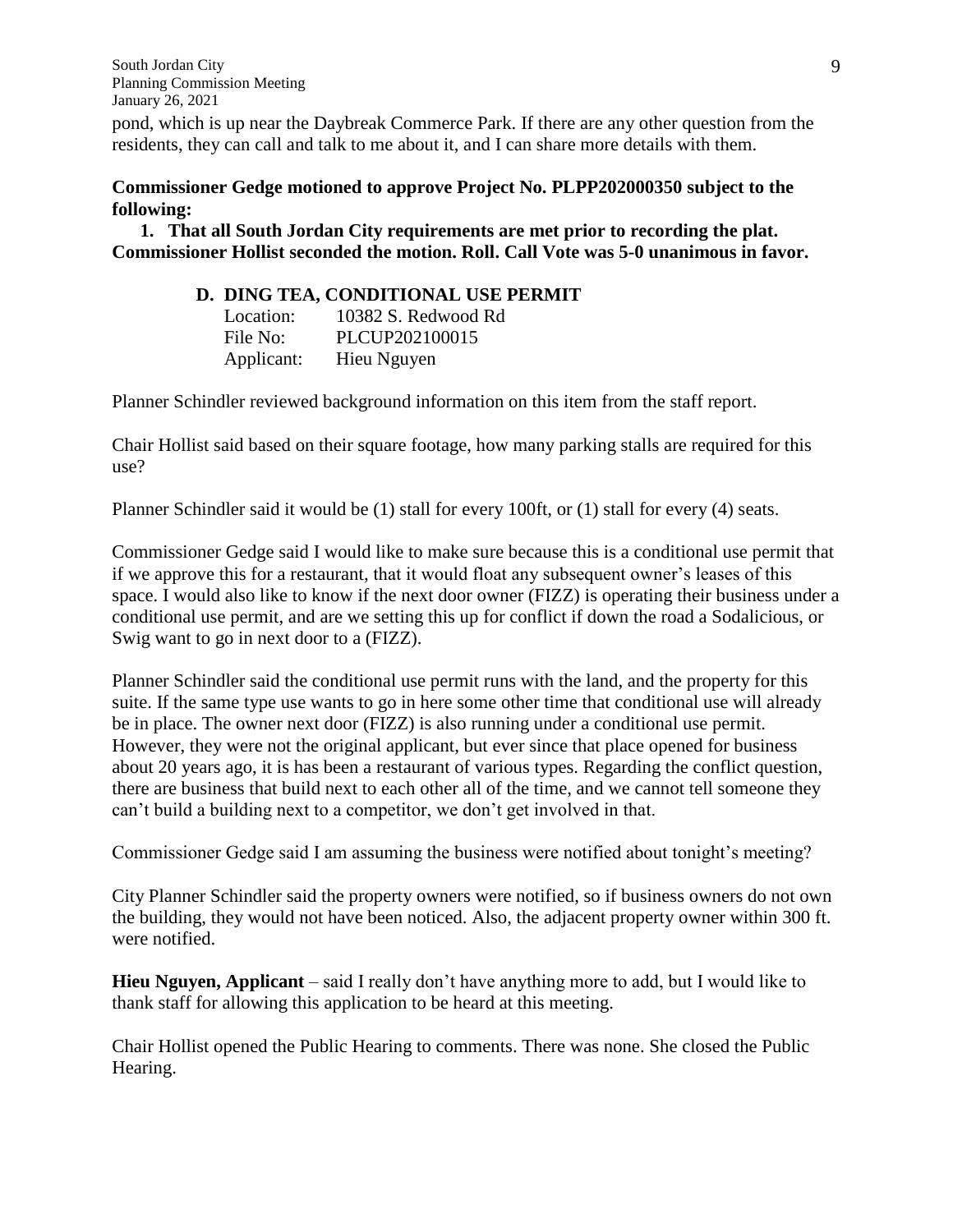**Commissioner Catmull motioned to approve application PLCUP202100015 to allow Ding Tea to operate a restaurant out of a suite in a multi-tenant commercial building located at 10382 Redwood Rd. Commissioner Hollist seconded the motion. Roll Call Vote was 4 in favor and 1 Commissioner Gedge abstained.** 

#### **E. BINGHAM CREEK REGIONAL PARK PHASE 1 SITE PLAN AND CONDITIONAL USE PERMIT**

| <u>Condition all collisions</u> |                       |  |
|---------------------------------|-----------------------|--|
| Location:                       | 10004 South 4800 West |  |
| File No:                        | PLSPR202000323        |  |
| Applicant:                      | Jonathan Ruedas       |  |

Planner David Mann reviewed background information on this item from the staff report.

Chair Hollist said how specific of a plan are we approving tonight, and will we see different phases come before us? And in what format.

Planner Mann said it will be similar to set of plans that is about 75 to 80 pages, and it will be quite extensive, so what is before you tonight is just the first phase. The things highlighted in yellow were all reviewed by staff to make sure that they all meet the City Code, so what you are approving tonight is for the first phase, all the other phases will come before you in the future.

Chair Hollist said a portion of this still appears that it needs to be rezoned, so will we see that in the future to forward a recommendation to City Council and they will ultimately make the decision on rezoning?

Planner Mann said yes that is correct, it is scheduled to come before you at the next Planning Commission Meeting.

**Jonathan Ruedas, Applicant** – said I am the representative from Salt Lake County Parks and Recreation, and I am the project manager over this project. I don't really have anything to add, I think Mr. Mann did a great job with the summary of this project.

Commissioner Catmull said as far as lighting on the eastern edge where the existing homes are, I didn't see a lighting plan, has this been evaluated?

Planner Mann said that was submitted to City staff and reviewed, and we didn't see anything that would cause us to bring it to you for a conditional use permit. It met all of the required codes, and there wasn't any light pollution spilling on to the neighboring properties. I does meet the City Codes it just wasn't included in the packet.

Commissioner Catmull said are those soccer fields in the southeast corner? and will they be lit?

Mr. Ruedas said they are multipurpose fields, and currently we do not have lighting in this phase. We may potentially look at lighting in the future as the budget allows, but currently we do not have a lighting plan for this phase.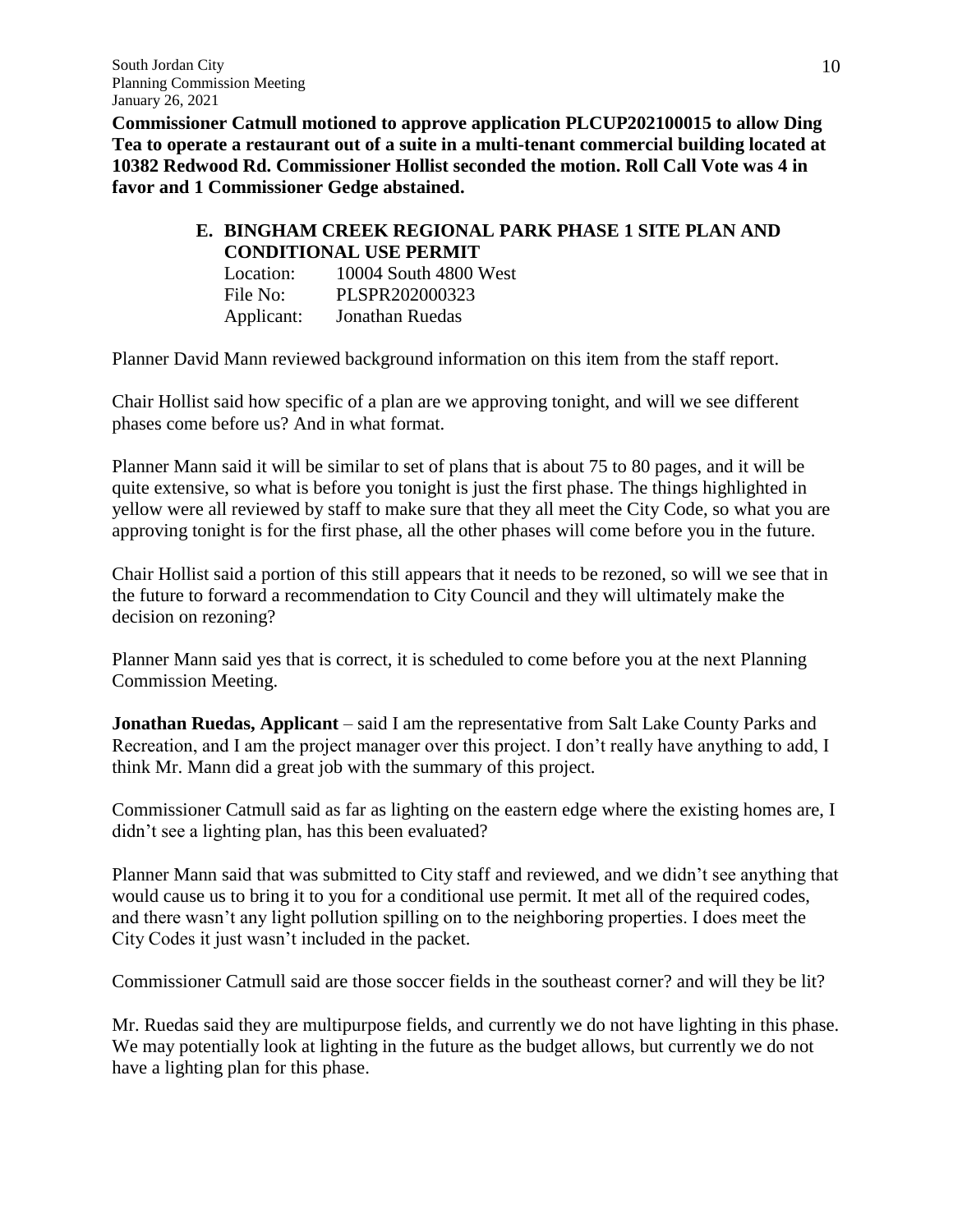**Brent Fisher, South Jordan** – said how are you planning on handling traffic in the intersection 0n 10200 South and 4800 West, and also at the park entrances?

**Mr. Musto, South Jordan** – said I live on across the street on the southeast corner of the park. I would like to know how many parking spots there will be in the southeast corner of the park.

**Boyd Woolsey, South Jordan** – said I am concerned about allowing parking on the east part of the complex on 4800 W. The way it sits now there are bike lanes on both sides, and there was a comment earlier about "no restricting." I do have a concern about living by other soccer fields and people are parking up and down the street, because it is going to severely impact our ability to come out of our complex and see on both sides, and with pedestrians walking back and forth it could cause some hazardous situations. We want to make sure the bike lanes are kept intact, and that parking is not allowed to be on the street, and should be maintained in the park.

**Dan Langford, South Jordan** said I have live in this neighborhood for quite some time, and I think these plans look great, and we are looking forward to getting into the park and using it. I also represent the Daybreak Disk Golf Club and I am curious there is a Disk Golf Course planned for phase1. I would also like to know how useable the mountain biking trail is planned to be in phase1.

**Karen Ridge, South Jordan** – said I am in the 55 plus community across the street from these soccer fields. I would like to know if there is going to be any kind of perimeter fence on it, or any kind of gates that will close when the park is closed. I am just concerned about parties in the park after hours, because I live directly across the street.

Chair Hollist closed the Public Hearing.

Chair Hollist said the first question was about traffic controls on 10200 S and 4800 W, so could we get staff to address that.

Assistant City Engineer Nielsen said as far as exiting the park and the access on Bingham Rim Road which is 10200 S and 4800 W those will be stop controlled. At this point there are low enough traffic volumes on both of those roads, so we don't see a need for anything more than stop controls on those accesses. The access at Bingham Rim Road and 4800 the City did see a need to put a traffic signal there in the future, but currently that signal is programed to be installed in the fall of 2022. It is not funded yet, but that is where it falls in our CIP schedule.

Chair Hollist said could you comment on what the accesses will look like?

Assistant City Engineer Nielsen said they will be full access for the entrances, and when traffic volumes change as development continues, it can be re-evaluated at any time if that presents a hazard. The entrances are setback far enough from major accesses that we didn't see a problem with allowing full accesses.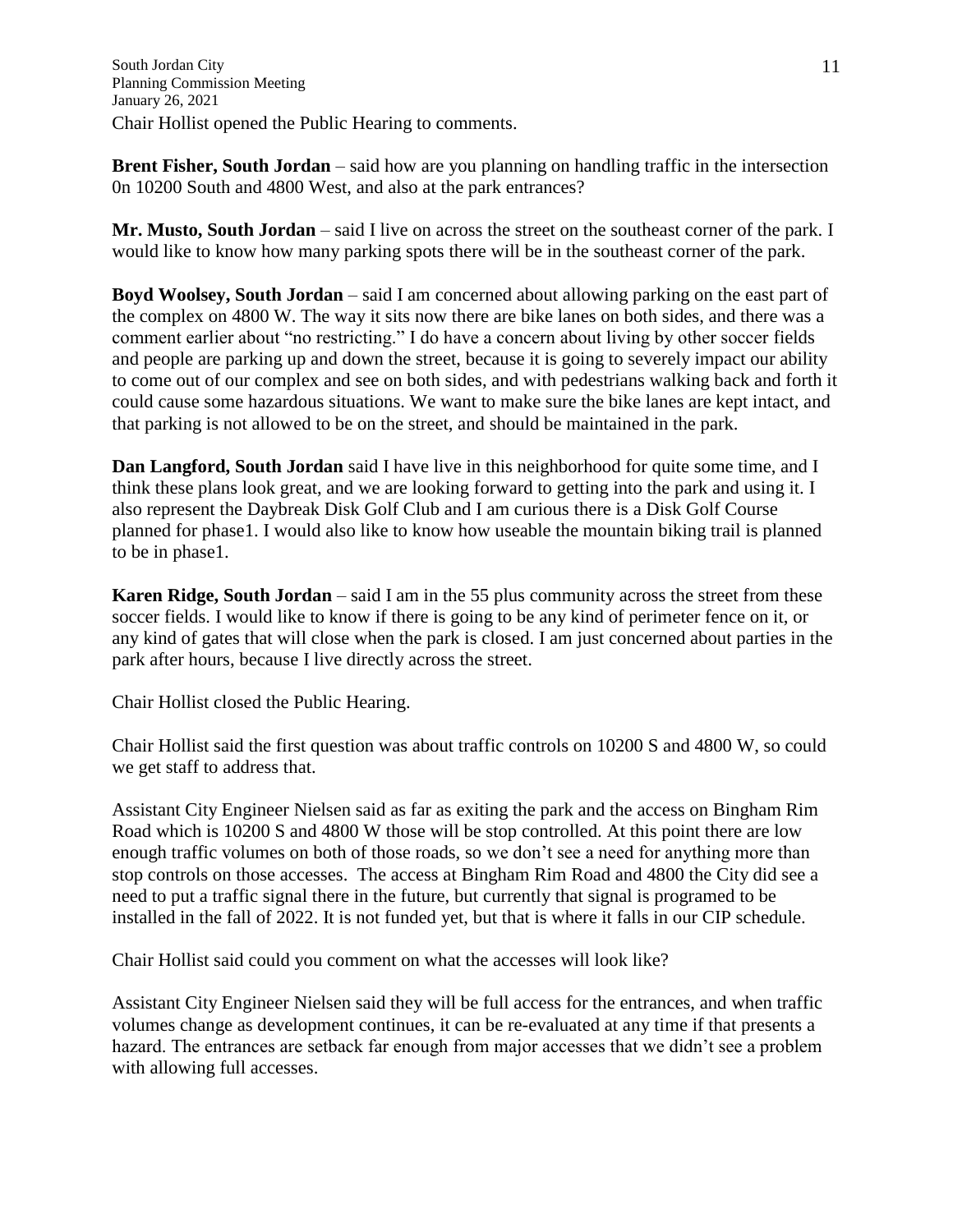Chair Hollist said there was a question about how many parking spots were going to be in the southeast corner of the park (associated with the fields).

Mr. Ruedas said we have approximately 400 parking spaces on the east and south sides of those fields, and we have planned for phase 3, another 117 overflow parking to the west.

Chair Hollist said there was a question about parking on 4800 W, and would that impact the bike lanes.

Assistant City Engineer Nielson said right now the shoulder there is only about 4 feet, so it wouldn't be real comfortable for cars to park there, but it is allowed. It is not marked as "No Parking" so it could be modified if it needed to be, because it presented a hazard to anyone, or anything like that. I think with the initial opening of the park we would not put on-street parking restrictions at this time.

Chair Hollist said there was a question about what was going to be available in phase1 in respect to disk golf and mountain biking.

Mr. Ruedas said I have communicated with Mr. Langford in the past and tried to work with the disk golf community. We are planning for an 18 Hole disk golf course in phase1, and most of that will take place to the north of the multipurpose field, and kind of to the west. We are planning on two areas for mountain biking that will have bike skills and trails. We put in for a grant relating to mountain bike trails, and other trails. We did receive that grant, so that should help us to develop those two biking areas, which are in the northeast corner of the site. I want to make a correction on the parking, because my consultant just texted me with current information. There are 400 parking stalls from the east of the fields to the south of the fields. There is a small parking lot north of the future courts, and in the center is a future destination with a playground planned south and east of the bike skills area, and then we have additional parking planned to the north. All of the combined parking is about 317 additional parking spaces, on top of the 400 we already had.

Chair Hollist said there was also a question about a perimeter fence, and if the park would have gates that would be closed in the evening.

Mr. Ruedas said currently we don't have anything planned at the entrances to close that off at night. As far as perimeter fencing, we only have what is already there, we are not proposing fencing along 10200 S, but we may consider looking at that in the future. There is a difference between this park and other parks, because this is going to be controlled by a park authority. We have set hours that we try to keep, but if we have issues that occur after hours we would get Law Enforcement involved. We are not opposed to looking at gates, but we do not have any planned at this time.

Chair Hollist said what is the timeline for phase1?

Mr. Ruedas said we have been working on the grading and utilities, so in the next month we hope to start construction which will go until summer of 2022, or possibly the fall of 2022.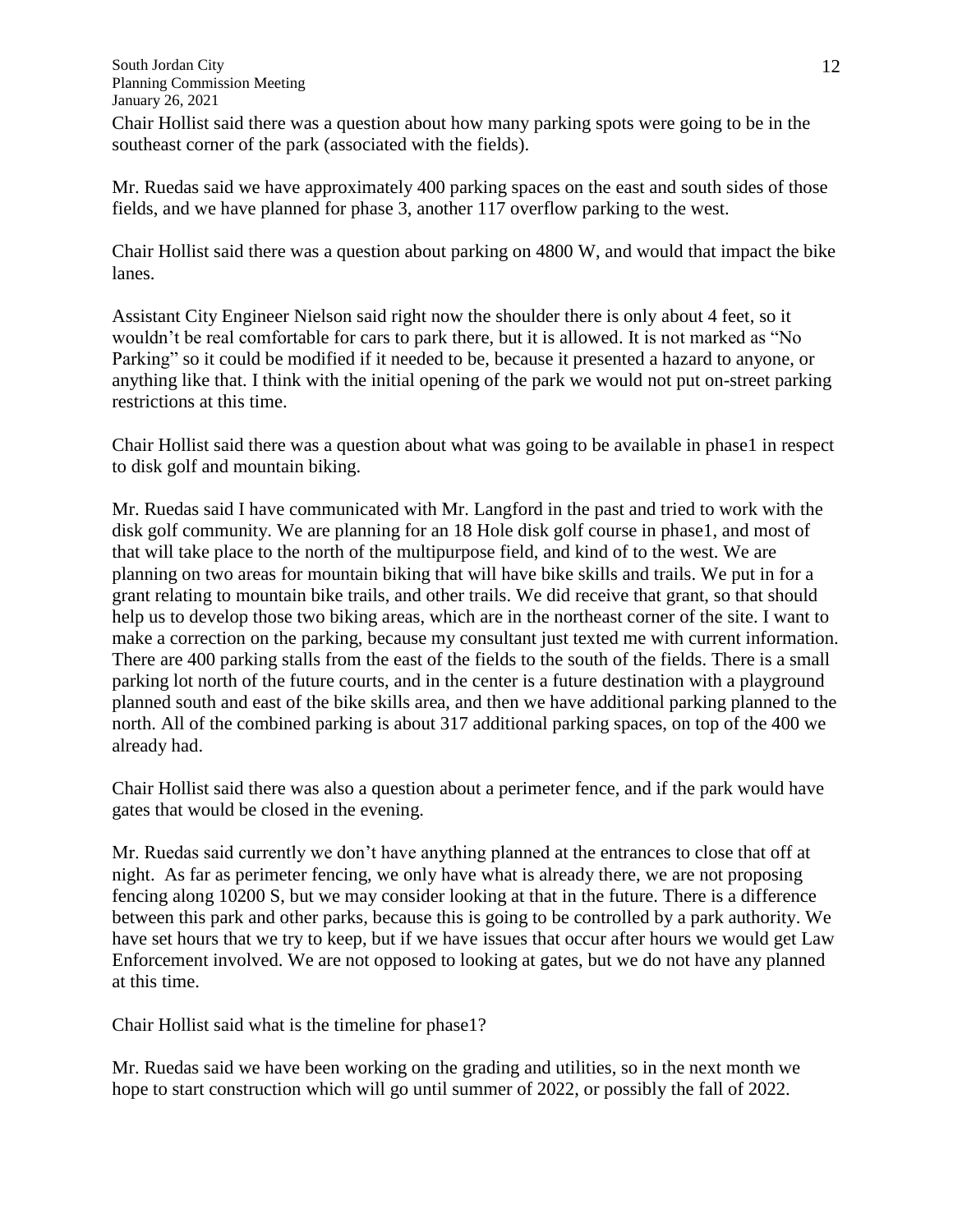Commissioner Gedge said to follow up with the fencing and the gate question, and using the park authority to patrol it. If, Law Enforcement had to get involved and because this this a County Park would it Unified Police that would respond, or would it be the City Police, and who would have the actual enforcement?

Mr. Ruedas said that is something that we can discuss with our Parks Director of Operations. This is going to be a joint venture between the City, and County, so I could see them using both.

Commissioner Catmull said is this bike park going to be similar to Little Valley in Draper?

Mr. Ruedas said I am not familiar with Little Valley, but is sounds similar.

Assistant City Engineer Nielsen said it is similar to Little Valley, but Little Valley is in corner canyon so it has a slope to it. This will be flat, but it will have more features than there is in Little Valley.

Commissioner Darby said to give full exposure, I live in the neighborhood that is north of the park being proposed, and I was pleased to hear about the parking along 4800 W and their willingness to be responsive to that. If you park 2 cars, one on each side, and try to get a car through that it is a pretty narrow space, and the people drive fast on that road. I would be concerned if there are cars parking on either side, but it sounds like there is sufficient in the park, but sometimes people want quick egress so they park on the street to get out faster. I am glad the City is going to watch this area and see how people are acting regarding parking.

**Commissioner Gedge motioned to approve File No. PLSPR202000323 for the construction of a regional park located on the north west corner of 4800 West 10200 South as presented to the Planning Commission, with the following provision:**

**That the eastern portion or the property is rezoned to the OS (Open Space) zone.** 

**Commissioner Hollist seconded the motion. Roll Call Vote was 5-0 unanimous in favor.**

# **IX. LEGISLATIVE PUBLIC HEARINGS –**

**X. OTHER BUSINESS** *- None***. STAFF BUSINESS –** *None*

# **ADJOURNMENT**

**Commissioner Gedge motioned to adjourn the January 26, 2021. Planning Commission meeting. Commissioner Hollist seconded the motion. Vote was unanimous in favor.**